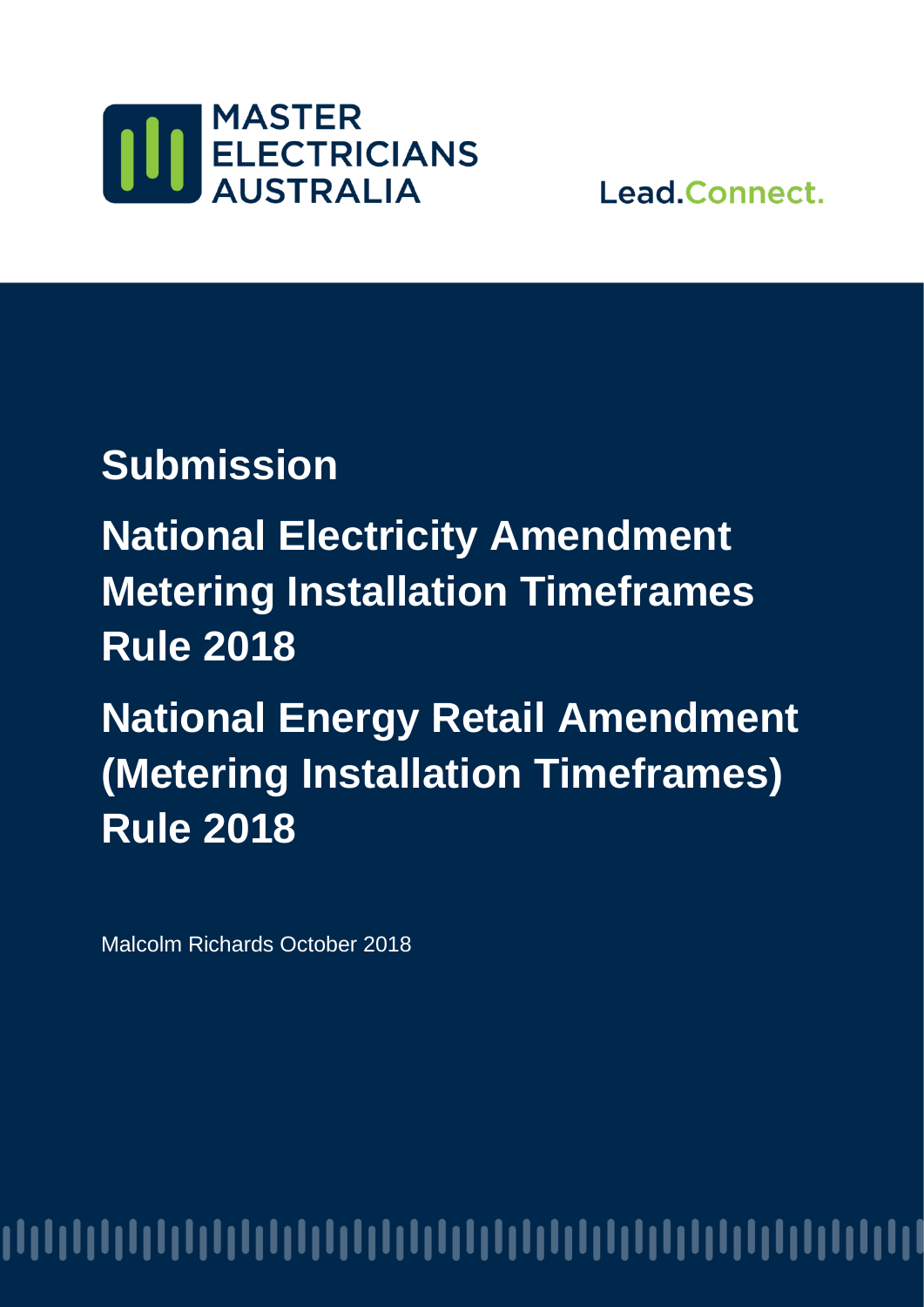### **INTRODUCTION**

Master Electricians Australia (MEA) is a trade association representing electrical contractors, recognised by industry, government and the community as the electrical industry's leading business partner, knowledge source and advocate. MEA currently has a membership base of approximately 3000 electrical contractors in Australia. MEA understands the current and potential issues facing electrical contractors today.

MEA has in conjunction with HIA and Master Builders Queensland provided data and concerns to numerous regulators, Federal and State representatives and various ombudsman services around the country. An example is attached for your information and confirms the responses of many contractors from across the industry.

MEA agrees that the Customer is "owned" by the Retailer and that all responsibility for the customer experience rests with the Retailers. However, as indicated both Metering providers and DNSPs also need to be held accountable to ensure the best customer experience as possible. There are different ways in which DNSP's and metering providers can be held to account particularly through contractual performance standards such as safety, and on time delivery metrics.

MEA acknowledges that the industry has experienced, and is currently experiencing rapid change, and that in hindsight the market was generally unprepared for the commencement of Power Of Choice (POC) to commence in 2017. Markets such as Victoria were well advised not to proceed with the changes given the massive change that the industry faced, unfortunately customers and contractors have experienced poor performance and as described appalling delays and cost overruns. The case for a rule change is inescapable.

Broadly speaking MEA supports the rule change however we don't envisage that the rule change alone will deliver all of the outcomes required or significantly improve the customer experience. In addition to the rule changes MEA believes that a Retailer led, Accredited Service Provider (ASP) scheme would assist. This scheme would entail electrical contractors being authorised and available to connect meters to the supply network. Currently in NSW an electrical contractor may undertake connection work for a customer however this may lead to issues of accountability and accuracy in billing. MEA suggests that a retail led and controlled ASP scheme where electrical contractors are trained by DNSPs and approved by metering organisations will further assist in meeting the six and 15 day time limits particularly in country areas and those areas that retailers and others have raised concerns about servicing.

#### **Retailer and DNSP requirements**

Section 4.4.3 of the AEMC paper dated 13 September 2018 highlights many changes. MEA agrees that the responsibility for metering changes be placed on the Retailer. It is clear from the relationship that currently exists that the service provider is the retailer and it alone makes the decision to determine which metering provider they engage with. It is therefore Retailer's responsibility to ensure the metering providers meet the AEMR and customer expectations, including the service levels.

MEA also agrees that DNSP's are held accountable for more complex installation requirements for ostensibly the same reasons however the Retailer cannot be held to account for the DNSP responsibilities.

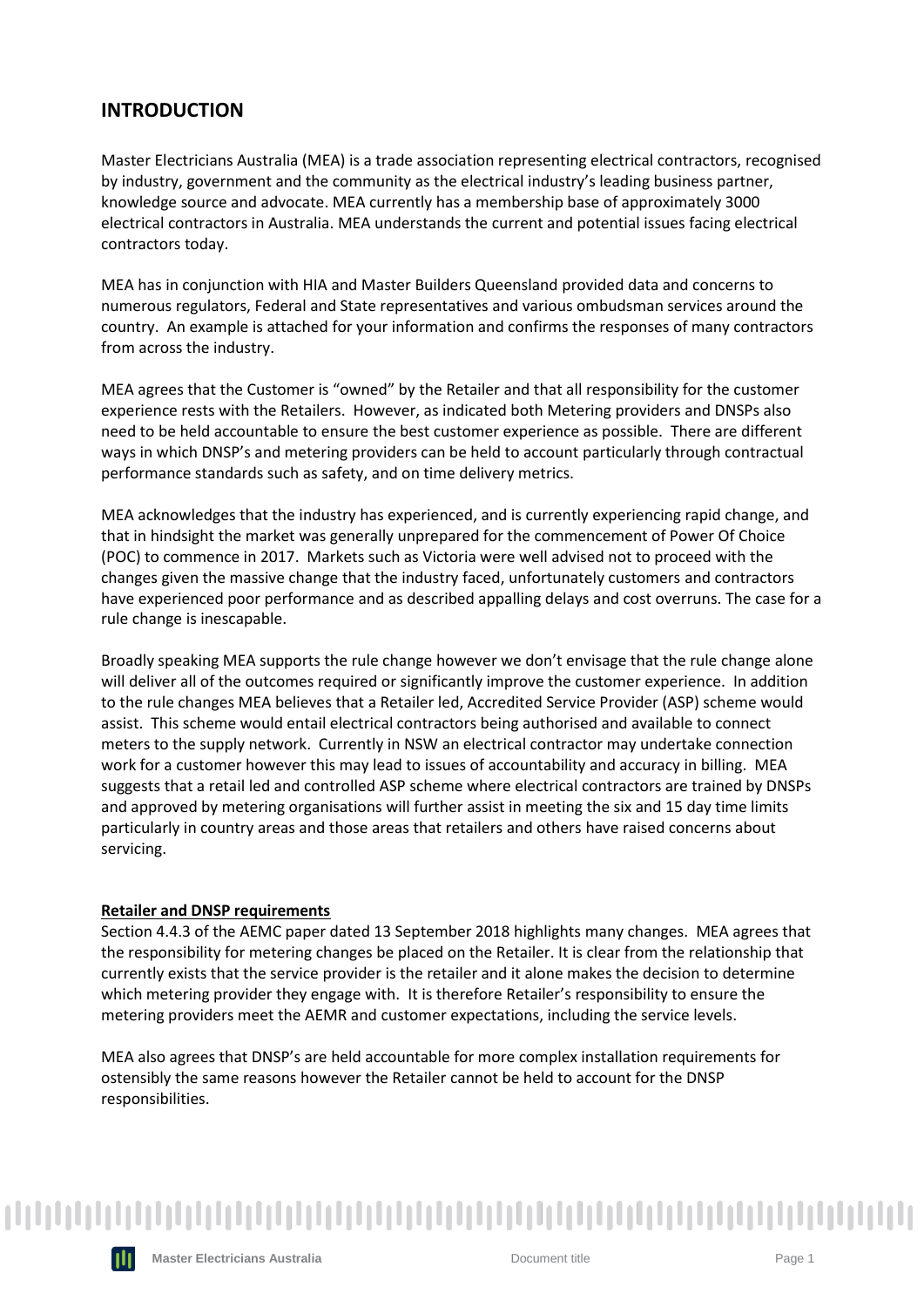MEA would also strongly recommend the adoption of the aforementioned ASP system as soon as possible by all jurisdictions. It would be well within a Metering Coordinator's ability to authorise additional legitimate Electrical Contractors to undertake metering provider tasks particularly in rural and remote regions, once appropriate training and testing of contractors has been undertaken. For those electrical contractors that predominately undertake new building work this would remove an enormous amount of wasted time and effort in establishing a new meter to a new dwelling.

#### **Alternative dates customer flexibility**

Section 4.4.4 allows for customers and retailers to agree to dates for installation outside of the maximum timeframe. Section 4.4.4 implies this should be a customer preference or request. MEA notes that the document refers to "a time that suits them", the customer. MEA believes that this intent should not be lost. MEA has concerns regarding how retailers will implement the intent as described in the AEMC paper. The 6 and 15 day time periods need to be honoured unless a customer actively agrees to a date that is outside of the 6 or 15 day range or, at the consumer's "initiative". In some cases, and to improve service offerings Retailers may well offer a service for a fee whereby customer's may expedite the request and receive service in a shorter time period.

MEA also recognises that whilst a consumer may agree on a date there may well be safety issues that impact on installations not being undertaken on a particular day, for example weather related. MEA does submit that installers will need some flexibility due to unforeseen circumstances.

MEA brings the attention of the AEMC to the issue of Guaranteed Service Levels (GSL) and how they vary in each state and what impact these new rules will have on them. Given some GSL are currently under review for the 2020-2025 period, consideration of these should be given prior to implementation of any rule change.

#### **Facilitate coordination**

Section 4.5.4 has specified that Retailers and DNSP are to use AEMO's B2B e-hub to coordinate key stages of the process, "unless another method has been agreed between the parties". MEA has concerns regarding where a DNSP which also operate a retail arm and may well also have ownership of a metering coordinator or provider.

MEA has previously raised issues concerning the breaching of "ring fencing" provisions in Queensland within Energy Queensland. To allow related entities to agree to operate outside of the AEMO's B2B hub in our view goes against the aims of the rule change in protecting consumers. The example we site is Ergon Energy Retail and Ergon Energy Networks. We foresee that allowing such a group to operate outside AEMO's B2B hub will either lessen competition by creating barriers where customers are forced into using particular providers or disincentivise new competitors from entering the area due to a lack of communication between retailers and DNSP's.

#### **Planned Interruption Notices**

The Planned Interruption Notices (PIN) currently requiring a 4-day mandatory notice does appear to be too rigid and impractical in certain circumstances. MEA agrees that upon request from a small consumer to have work completed that requires an interruption and the consumer is the only consumer affected then the Retailer should be able to obtain agreement from the customer and either not issue a notice or provide a timeframe that is shorter than the 4 days with relevant agreement records kept.

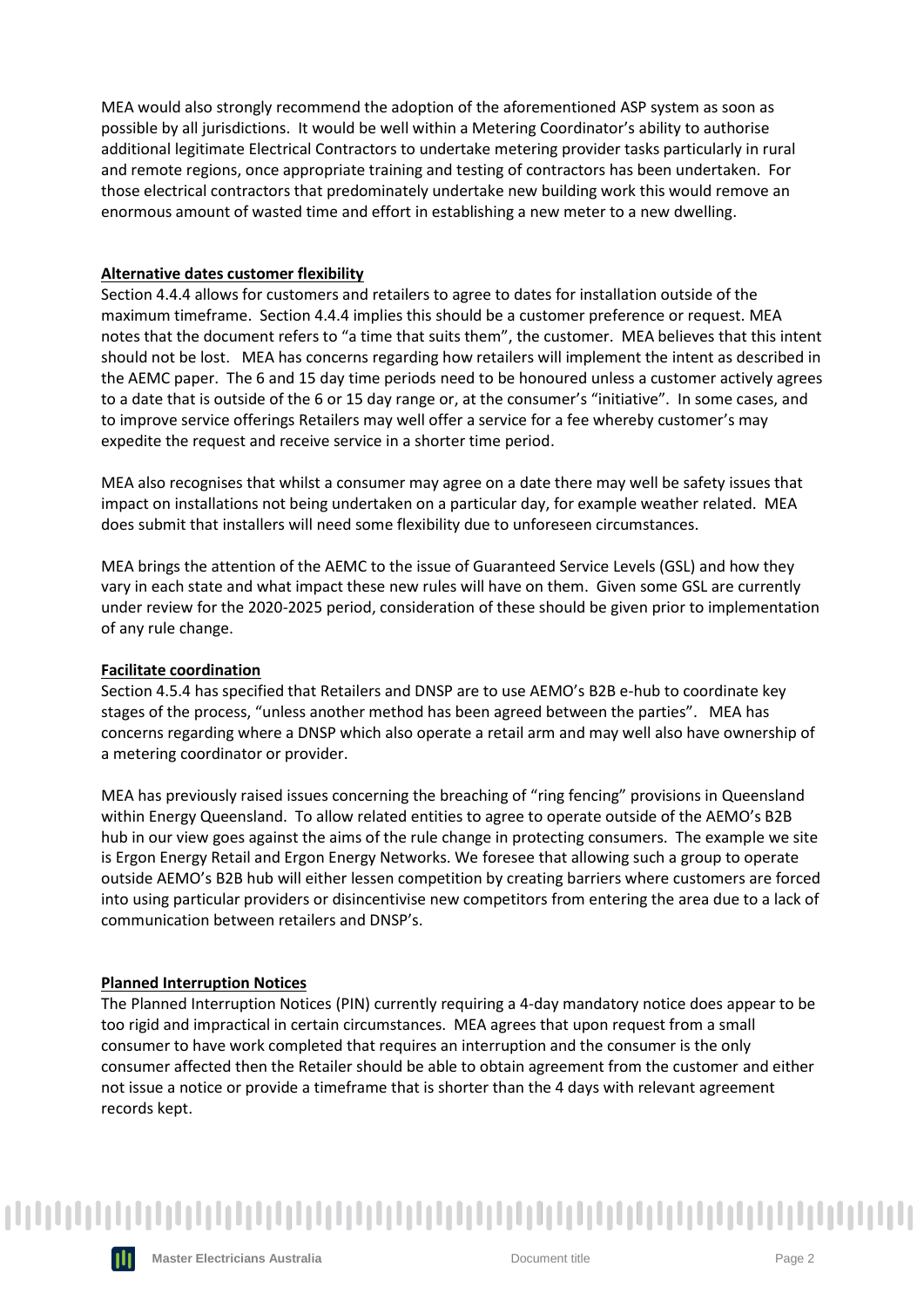MEA however wants to ensure that consent should not be written into the terms and conditions of contracts and applied to all manner of PIN circumstances prior to them occurring. PIN agreement must be on a case by case basis and on each occasion.

MEA supports the papers position concerning various 24-hour phone numbers for outages and lifesupport customers.

#### **Customer engagement in new meter deployment**

MEA is concerned that there is an ability for Retailers to pre-empt and commit customers into agreeing to meter changes when costs and benefits are unknown. MEA agrees that the customer should be able to receive two notices to opt out/in all circumstances.

*Jo* 

**Jason O'Dwyer**

**Manager Policy and Advocacy**



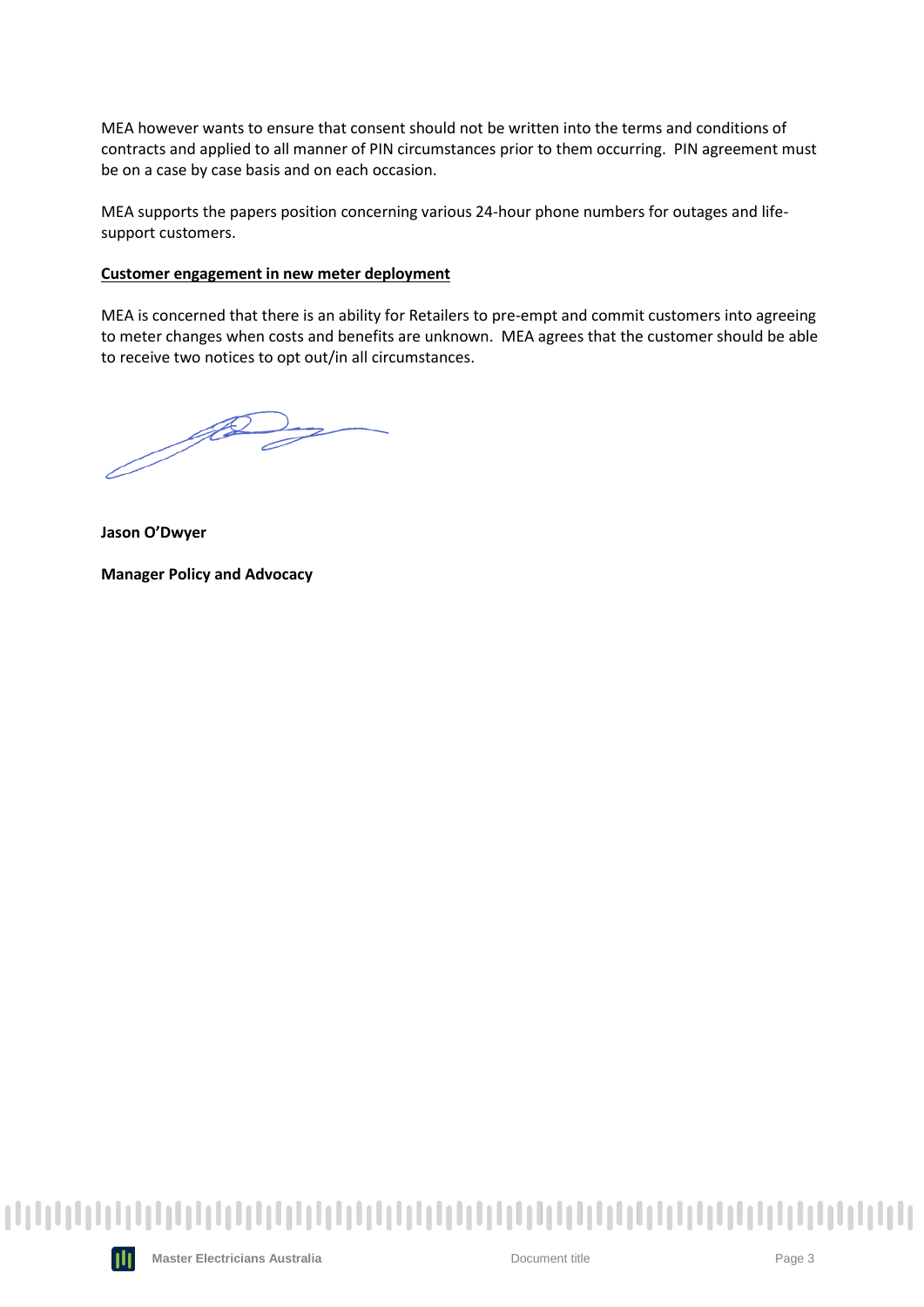## Real Power to Choose

Cutting red tape and making *Power of Choice* work for Queenslanders

**May 2018**





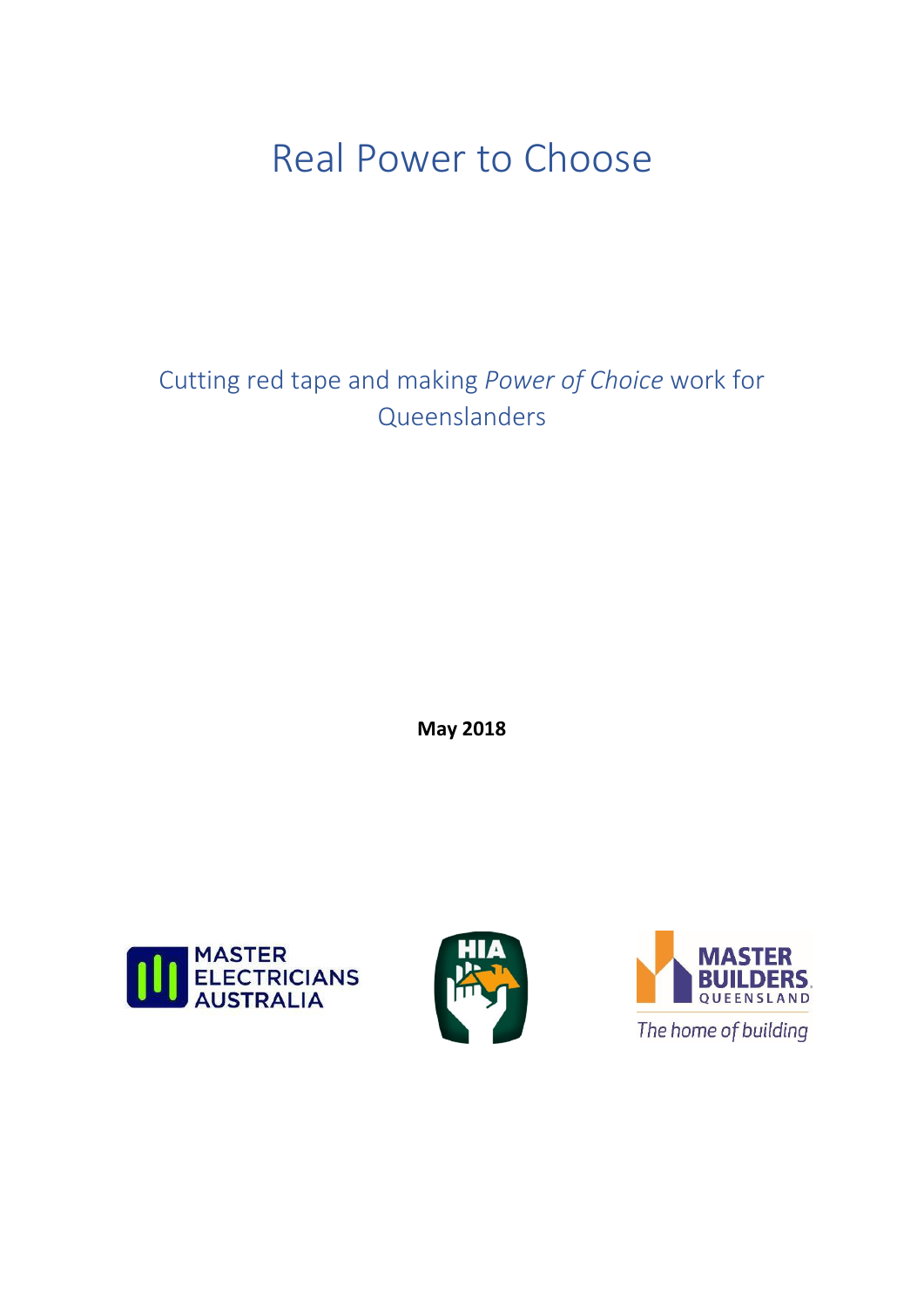## 1.0 Background

The Australian Energy Market Commission introduced *Power of Choice* in 2017, promising that it would give consumers greater options in the way they use and pay for electricity, and introducing greater competition – particularly in the business-to-business (B2B) aspects of the market. One of the major reforms was to remove control over metering from the network provider and hand it directly to the retailer. This change was intended to drive down the costs associated with installing and servicing meters.

In Queensland, however, particular regulatory forces have meant that this change has resulted in a significant increase in red tape and major delays in connections to new homes. In some cases that we are aware of, consumers have waited for up to 12 weeks to have power connected in their new home. These lengthy delays have also been experienced in South Australia, Tasmania and the ACT, while New South Wales has enjoyed relatively smooth transitions to *Power of Choice*. Victoria will not move to the new system until 2021, and Western Australia is not in the National Electricity Market at this stage.

The delays in Queensland have partly been caused by the complicated process of having a meter installed, and partly because in Queensland – unlike in New South Wales – only the network provider (Energex or Ergon) is permitted to connect a new home to the network.

These two factors have combined to add between three and 16 business days to the time required for a new connection. The process that previously took just five days now takes anywhere from eight to 21 days to complete under the *Power of Choice* model. These delays have an indisputable impact on the cost of building a new home – charges that are passed on to consumers**. We conservatively estimate these charges are adding at least \$2000 to the cost of a new home, and will cost Queenslanders \$241 million over the next five years.**

This calculation has been based on just a small number of direct costs to consumers, and they do not reflect any of the indirect costs (such as administration, business finance or price inflation) that are also likely to impact the building industry and, through it, new home builders. Nor do they attempt to quantify the long-term impact on power prices of inefficiencies in network operations. So the true cost to Queenslanders could reasonably be assumed to be significantly higher than \$241 million. However, we will use this conservative figure as the basis for our considerations.

This submission proposes a simple alternative to the existing arrangement – one which could be implemented with relative ease, and which could cut the delays and costs associated with *Power of Choice* in Queensland in a very short period of time. We urge the Queensland Government and the state's electricity market regulators to give serious consideration to this proposal, in order to ensure our market is operating as intended under *Power of Choice*, and that Queenslanders pay as little as possible to connect to the state's power network.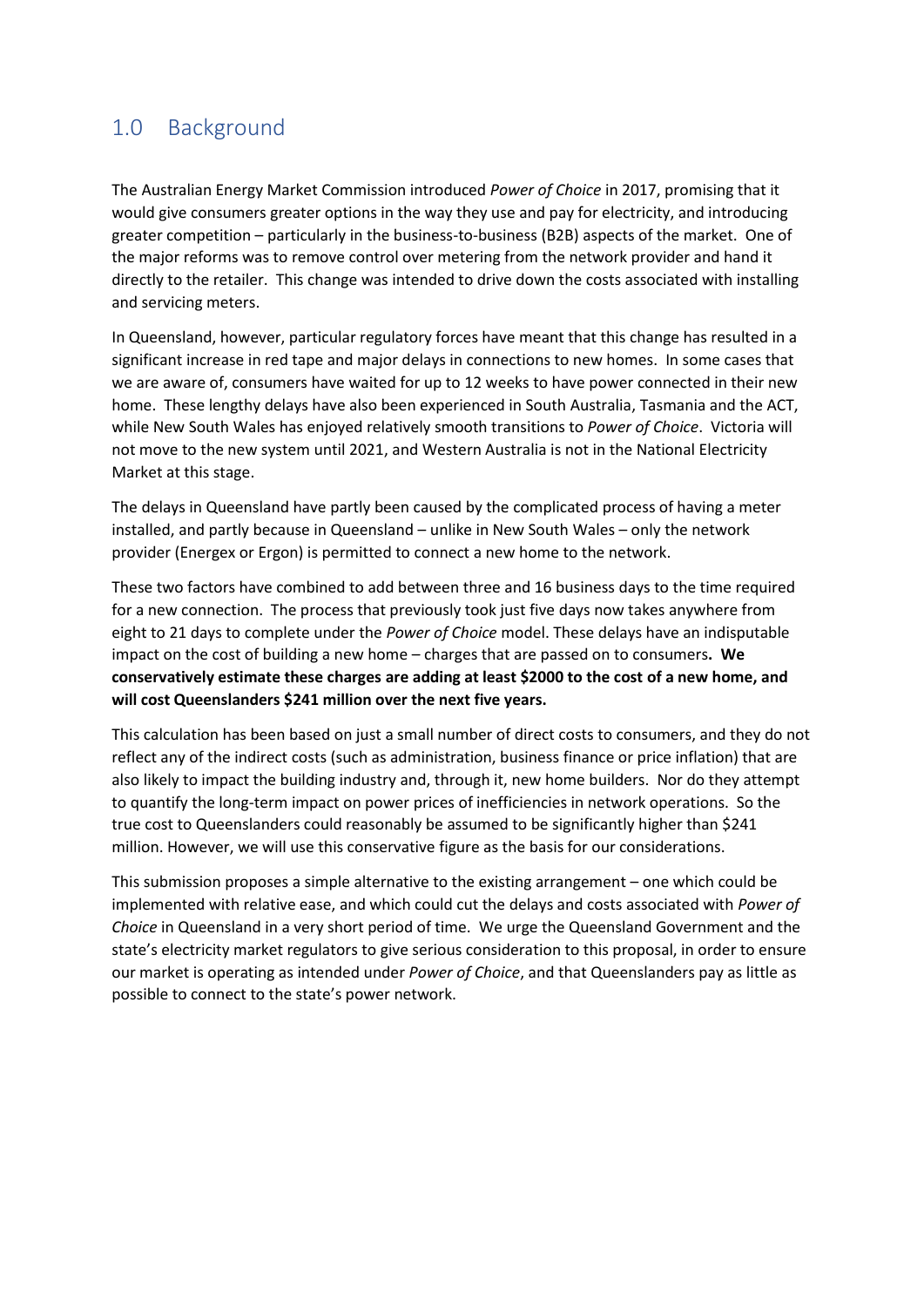## 2.0 *Power of Choice* isn't working properly in Queensland

The following diagram shows the series of activities and interactions between various players that must occur for a new metered connection in Queensland. While the time frame varies between city and country areas, the steps in the process are largely uniform state-wide.

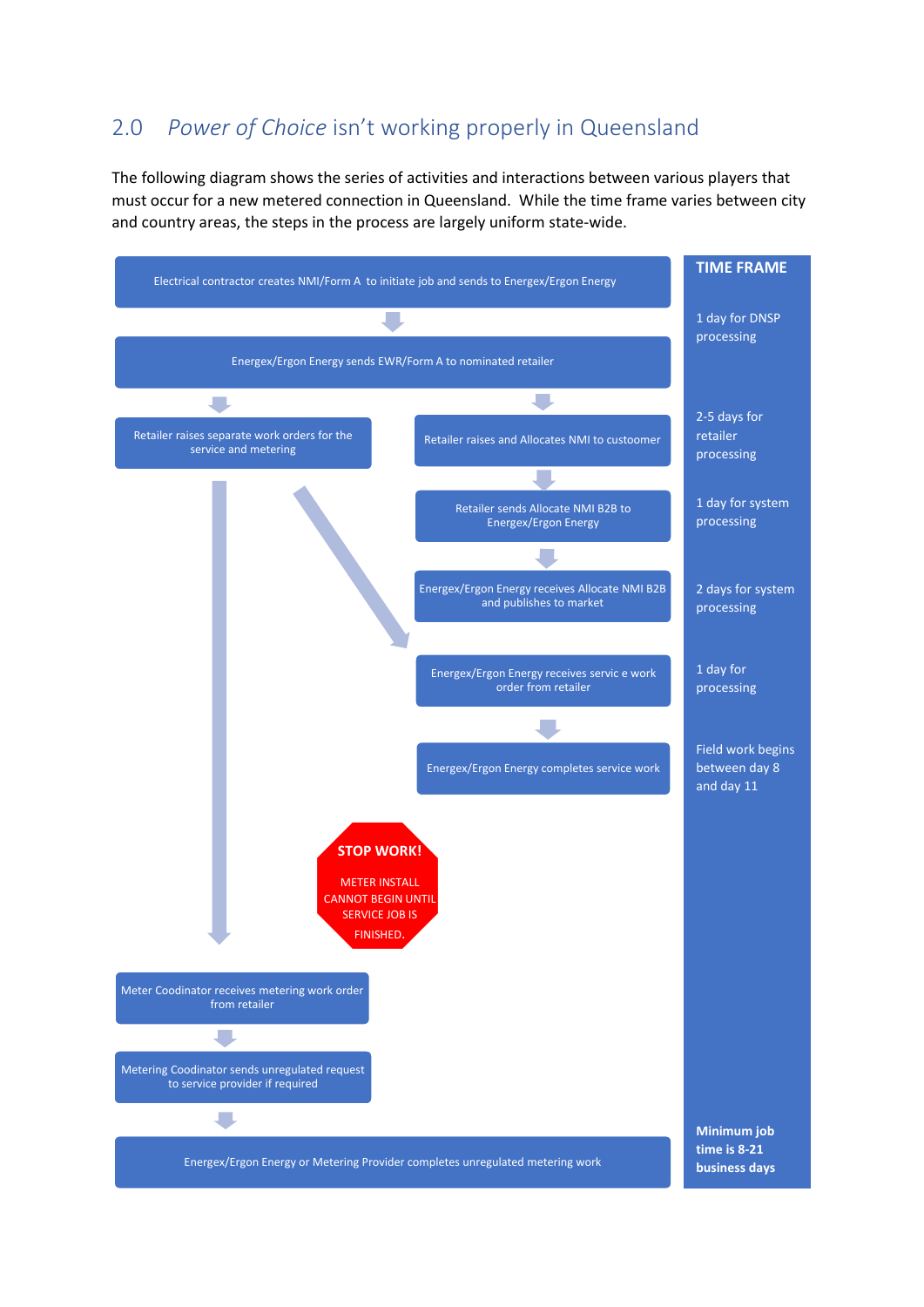Since *Power of Choice* was implemented in Queensland the minimum connection time for a new meter has blown out to between 8 and 21 business days, depending on location and how quickly all the interactions between the various agencies occur. In reality, most electrical contractors and builders are reporting that the process takes between eight and 12 weeks. **Previously, this was a simple interaction between Ergon/Energex and the retailer, which took no more than five days.**

The process for any additional or alterations to an existing service is even longer, as a Planned Interruption Notification (requiring two days' notice to the customer) must also be issued in writing. This means that this process now takes between 13 and 28 business days, depending on location and workflow. This is an increase of between 5 and 14 days.

In addition to the time delays, the new system in Queensland has created a situation where electrical contractor must make repeated visits to the site. In NSW, the contractor tests the mains cables once prior to connecting them to the grid and performs a polarity test once after connection, before the site is energised. Under the current Queensland system, the installing contractor, the service installer and the metering installer are all obliged to perform these tests to meet their obligations. The additional time of this rework is very unproductive, and ultimately the cost is borne by the builders and their customers. We estimate the net additional cost of multiple site visits to be in the order of \$700 per home, compared with having a single contractor perform all the work.

## 3.0 The cost to Queensland consumers

While it is difficult to estimate the total cost to Queensland consumers as a result of the *Power of Choice* changes, we can make some conservative assumptions about some of the costs. For example, an average increase in connection time of 10 business days will have the following flow-on costs to consumers waiting to take possession of their new homes.

| Two weeks' generator hire by builders requiring power on site:           | \$600                       |
|--------------------------------------------------------------------------|-----------------------------|
| Two weeks' additional rent or mortgage for home builders:                | \$700 <sup>1</sup>          |
| Three additional site visits by electrical contractor/service providers: | \$700 <sup>2</sup>          |
| Minimum additional cost to new home buyers                               | \$2000                      |
| Multiplied by 23,000 new homes in Queensland per year                    | \$46 million per year       |
| Five-year cost, including CPI:                                           | $$241$ million <sup>3</sup> |

Builders have also found themselves in a financially precarious position where they have completed a home for a client, but have been unable to make the final payment claim and hand over the project to the home owner. This has not only exposed builders to cash flow issues, it has also triggered liquidated damages in their building contracts. Only anecdotal information is available on this issue.

 $1$  Based on three-bedroom home  $\omega$  \$350 per week

<sup>2</sup> Assuming callout from NSP, MC and contractor (total cost \$1000), compared with a single contractor callout (\$300)

<sup>&</sup>lt;sup>3</sup> Based on average CPI growth of 2.0 percent over five years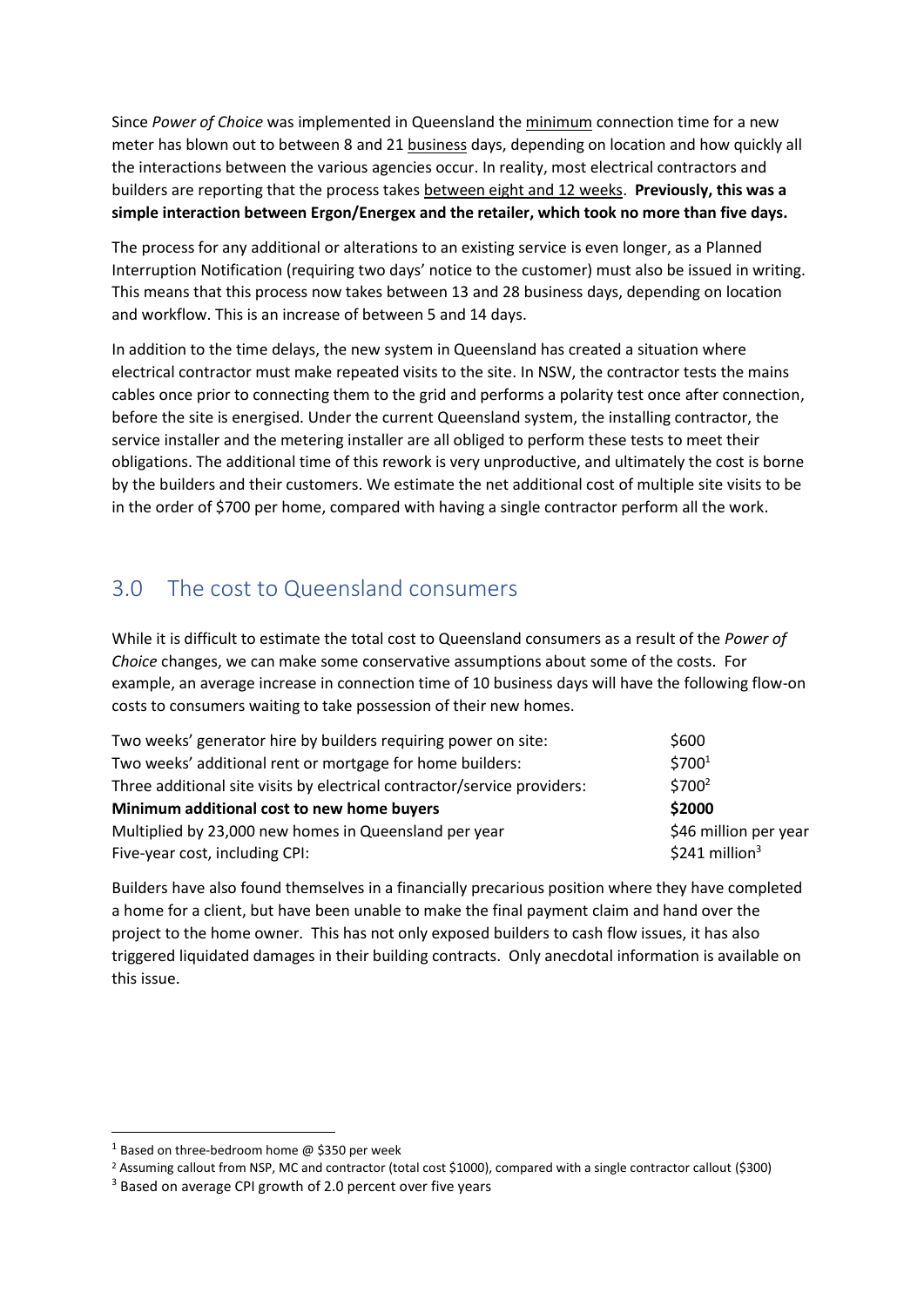## 4.0 The experience in other states

In stark contrast with Queensland, the *Power of Choice* model in some other states has streamlined the workflow process and resulted in faster connections than previously. For example, the new connection process that takes between 8 and 21 days in Queensland is completed by the contractor in New South Wales while he or she is on site. This is because New South Wales allows licenced electrical contractors with special training and accreditation (Accredited Service Providers or ASPs) to install meters and connect homes directly to the grid. As a result, the contractor who is wiring the house is able to complete the entire job while he or she is on the premises, rather than waiting for the network provider to connect the home to the grid and then the metering provider to install the meter, then having to return to test all the wiring. If the contractor is not accredited to install meters and network connections, he or she will often have a professional alliance with a contractor who is. This means the entire process can be managed very efficiently by a single contractor.

## 5.0 Options for streamlining the Queensland experience

### 5.1 Doing nothing is not an option

In the view of the three organisations, the very costly delays in Queensland will not resolve themselves, despite claims from some people within the regulators that these are just "teething problems". We believe very firmly that *Power of Choice* is not leading to the promised efficiency and choice in Queensland because of the structure of the state's electrical regulations. We also believe that this can be fixed quickly and with relative ease.

### 5.2 Returning to the previous arrangements is not an option

The current arrangements are in place via a Ministerial regulation, *the Electricity Regulation 2006*, which requires that the electricity entity (Energex or Ergon) must "provide and install or arrange for the provision and installation of its service lines". This provision suggests that Energex and Ergon already have the authority to outsource the job of connecting homes to the network. However, in reality they do not do so, and we believe positive reform is urgently needed in this area.

There may be a temptation for the Government to allow Ergon and Energex to return to installing meters, and connecting homes to the network while they are on site. This would arguably go some of the way to reducing the delays, but it would also breach the ring-fencing arrangements and effectively nullify the promised benefits of *Power of Choice*.

### 5.3 Rely on changes to the national rules is not an option

Proposals are being considered at a federal level to impose time limits on the meter installation process. While this would send a strong signal to the market about the government's expectations, it would not remove any of the regulatory blockages that have been introduced into the Queensland system. Targets alone cannot deliver the streamlined processes that are needed to restore the efficiency of electricity connections in Queensland.

### 5.4 Optimal approach

The ideal solution is for Queensland to implement the (proven) NSW model, allowing suitably qualified contractors to install meters when they are wiring a new home, and to connect that home to the grid when they have completed the metering work.